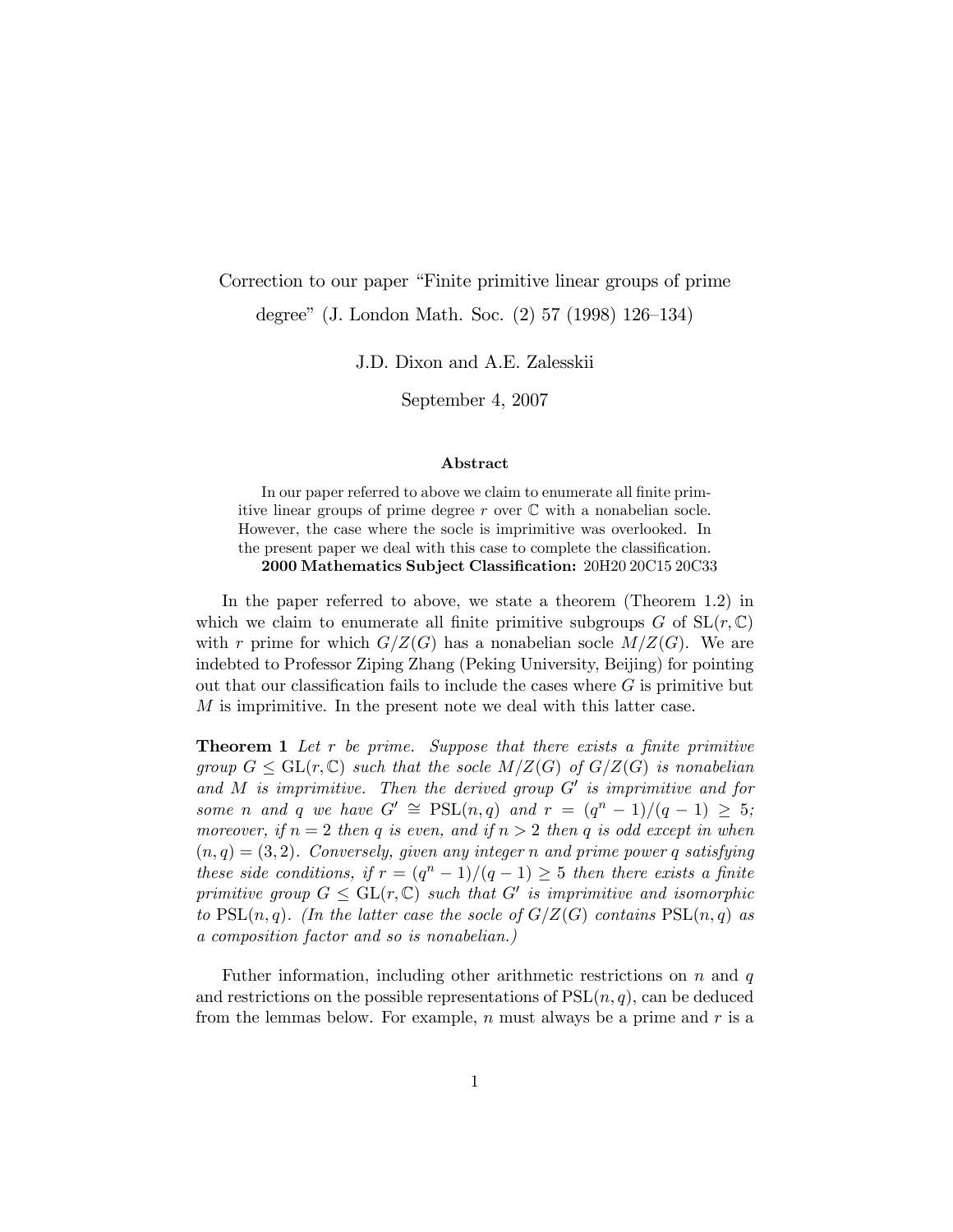Fermat prime when  $n = 2$ . In all cases  $G/G'Z(G)$  is cyclic, and has order 2 when  $n > 2$ .

We first recall from Section 5.1 of [3] a number of properties of  $S :=$ PSL $(n, q)$  which hold when  $r := (q^n - 1)/(q - 1) \ge 5$  is prime. First  $S =$  $SL(n, q) = PGL(n, q)$ , and S has a single conjugacy class of subgroups of index r if  $n = 2$  (the stabilizers of 1-dimensional subspaces) and has two conjugacy classes of subgroups of index r if  $n > 2$  (the second class consists of the stabilizers of the  $(n-1)$ -dimensional subspaces). If  $q = p^a$  where p is prime, then the Frobenius automorphism  $\xi \mapsto \xi^p$  ( $\xi \in \mathbb{F}_q$ ) applied to the entries of the matrices in  $SL(n, q)$  induces an outer automorphism  $\gamma$  of S. The group  $\Gamma := \langle \gamma \rangle$  has order a and  $\Gamma \cong \mathrm{P}\Gamma\mathrm{L}(n,q)/\mathrm{PGL}(n,q)$ . Similarly, the inverse transpose  $\tau : x \mapsto (x^{-1})^{\top}$  is an outer automorphism of S when  $n > 2$ . The full outer automorphism group of S is isomorphic to  $\Gamma$  when  $n = 2$  and to  $\Gamma \times \langle \tau \rangle$  when  $n > 2$ . If K is a subgroup of index r in S, then K is self-normalizing since r is prime and S is nonabelian simple. The automorphism  $\gamma$  maps K into itself, but (for  $n > 2$ )  $\tau$  interchanges the two conjugacy classes of subgroups of index r. Thus for all  $n \geq 2$ ,  $\text{Inn}_K(S)\Gamma \cong K \rtimes \Gamma$  is the full set of automorphisms of S which map K into itself where  $\text{Inn}_K(S)$  is the group of inner automorphisms of S induced by elements of K.

Assume that G is a finite primitive subgroup of  $GL(r, \mathbb{C})$  with r prime such that the socle  $M/Z(G)$  of  $G/Z(G)$  is nonabelian and M is imprimitive. Lemma 1.1 of [2] shows that  $S := M/Z(G)$  is nonabelian simple and  $G/Z(G)$ is isomorphic to a subgroup of  $Aut(S)$ . Let H by the last term in the derived series for M, so  $H/Z(H) \cong S$ . Since H is nonabelian and r is prime, H must be irreducible and is imprimitive because  $M$  is. Recall that imprimitive implies irreducible so, since  $r$  is prime, a character of degree  $r$  is imprimitive if and only if it is an irreducible monomial character.

**Lemma 2** Under these hypotheses on  $G$  and  $H$ :

(a)  $S \cong \text{PSL}(n, q)$  with  $r = (q^n - 1)/(q - 1) \geq 5;$ Inn (b)  $Z(H) = 1$  (so  $H \cong S$ ); and (c)  $G/HZ(G)$  is cyclic and so  $H = G'$ .

**Proof.** (a) Since H is imprimitive, Proposition 1.1 of  $\begin{bmatrix}3\end{bmatrix}$  shows that one of the following must hold: (i)  $S = Alt(r)$  with  $r \geq 7$ ; (ii)  $S = PSL(n, q)$ and  $r = (q^n - 1)/(q - 1) \ge 5$ ; or (iii)  $(r, S) = (11, PSL(2, 11)), (11, M_{11})$  or  $(23, M_{23})$ . Lemma 3.2 of [2] (and the remark which follows it) shows that  $Alt(k)$  has no imprimitive projective representation of prime degree when  $k \geq 7$ , so (i) cannot hold. On the other hand,  $M_{11}$  and  $M_{23}$  have trivial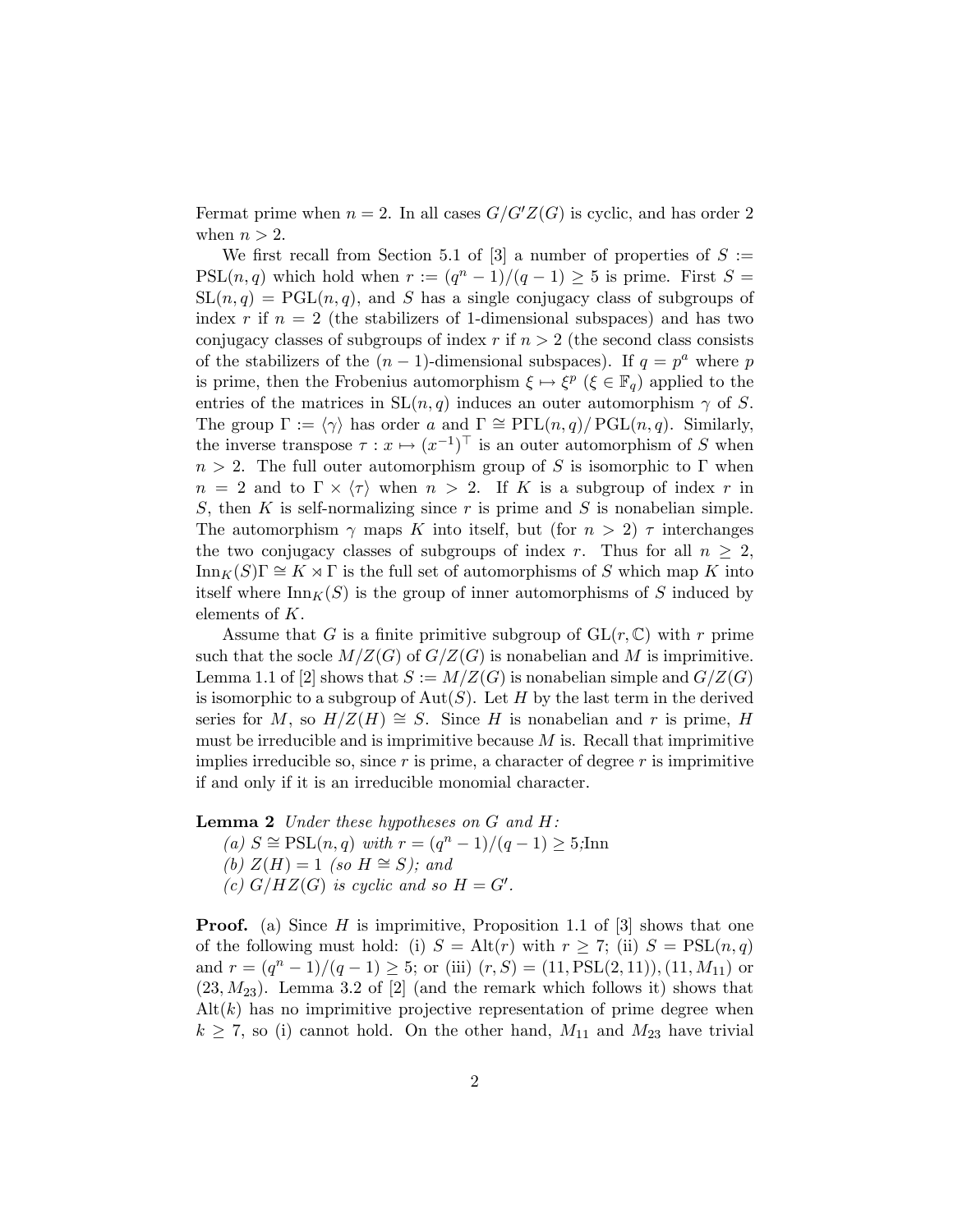outer automorphism groups which would contradict  $G \neq H$ . Furthermore, a central cover of  $PSL(2, 11)$  has only one irreducible character of degree 11, and that character has the centre in its kernel (see [1]). Since all subgroups of index 11 in  $PSL(2, 11)$  are isomorphic to the simple group  $Alt(5)$ , the character of degree 11 is not monomial. Thus it follows that (iii) does not hold and so (ii) must hold as claimed.

(b) The fact that  $r = (q^n - 1)/(q - 1)$  is prime implies that n is prime and  $n \nmid q-1$ . However, when  $GCD(n, q-1) = 1$ , it is known (see, for example [1, page xvi]) that  $PSL(n,q)$  ( =  $A_{n-1}(q)$ ) has a trivial Schur multiplier except when  $(n, q) = (2, 4), (3, 2),$  or  $(4, 2)$ . Since r is prime the only cases left to consider are  $(n, q) = (2, 4)$  and  $(3, 2)$ . In both of these cases [1] shows that the unique irreducible character of degree r for a central cover of  $PSL(n, q)$ contains the centre of the central cover in its kernel. Since  $H$  is perfect, this shows that  $Z(H) = 1$  in all cases.

(c) As we noted above, the full outer automorphism group  $Out(S)$  of S is isomorphic to  $\Gamma$  when  $n = 2$  and to  $\Gamma \times \langle \tau \rangle$  when  $n > 2$ . Lemma 3.1 of [2] shows that the cyclic group  $\Gamma$  has order  $n^k$  for some k and that n is an odd prime when  $n > 2$ . Since  $\tau$  has order 2, this shows that  $Out(S)$  is cyclic in all cases. Since  $G/Z(G)$  is isomorphic to a subgroup of Aut(S) and  $S \cong H$ by (b), we conclude that  $G/HZ(G)$  is cyclic and so  $H = G'$ .

This lemma proves the first half of our theorem except for the condition that, if  $n > 2$ , then q is odd or  $(n, q) = (3, 2)$ . It remains to prove these conditions and to prove existence of a suitable G when the  $r = (q^{n}-1)/(q-1)$ and the side conditions hold. Thus we consider the following situation:

(\*)  $S = \text{PSL}(n, q)$  where  $r := (q^n - 1)/(q - 1) \geq 5$  is prime, K is one of the subgroups of index r in S, and S has an irreducible character  $\theta := \lambda^S$ of degree r where  $\lambda$  is a linear character of K.

Note that for the isomorphic pairs  $PSL(2, 5) \cong PSL(2, 4)$  and  $PSL(2, 7) \cong$ PSL(3,2) only the second group in each pair satisfies (\*). When  $S \neq$ PSL(3, 2) Lemma 5.3 of [3] shows that  $\lambda^S$  is irreducible if and only if  $\lambda \neq 1_K$ ; the character table for  $PSL(3,2)$  (see, for example, [1]) shows that this is also true for  $S = \text{PSL}(3, 2)$ . Lemma 5.4 of [3] describes when the images of representations afforded by different monomial characters  $\lambda^S$  are conjugate in  $GL(r, \mathbb{C})$ .

We also note that under hypothesis (\*) when  $n > 2$  we have  $\varphi^{\tau} = \bar{\varphi}$  for every  $\varphi \in Irr(S)$ . In fact,  $PSL(n,q) = PGL(n,q)$  because  $n \nmid q-1$ , and so we have  $GL(n,q) = SL(n,q)Z$  where Z is the centre of  $GL(n,q)$ . On the other hand, for any  $x \in GL(n,q)$ ,  $x \perp$  is conjugate to x in  $GL(n,q)$  because the polynomial matrices  $x-X1$  and  $x<sup>1</sup>-X1$  have the same invariant factors. Thus  $x^{\top}$  is conjugate to x in S for each  $x \in S$  and so  $\varphi^{\tau}(x) = \varphi((x^{-1})^{\top}) =$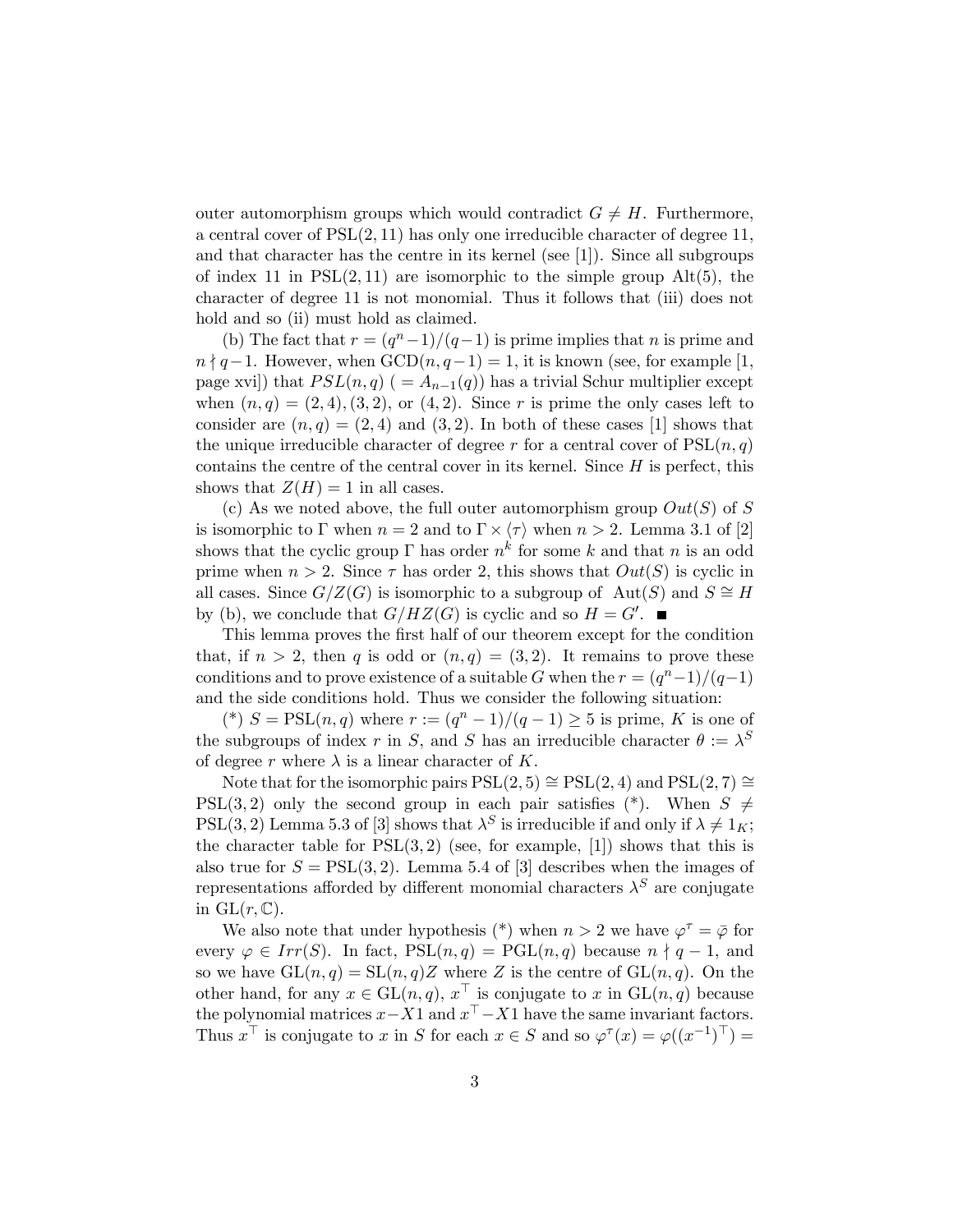$\varphi(x^{-1}) = \overline{\varphi}(x)$  as asserted.

We shall need the following simple number theoretic lemma.

**Lemma 3** Suppose we have integers  $n \geq 2$ ,  $0 \leq e \leq a$  and a prime p such that  $(q^n - 1)/(q - 1)$  is prime for  $q = p^a$ .

(a) If  $n = 2$ , then  $p = 2$  and  $GCD(2^a - 1, 2^e + 1) = 2^{2^t} + 1$  where  $2^t$  is the largest power of 2 dividing e.

(b) If  $n > 2$ , then  $GCD(p^a - 1, p^e + 1)$  equals 1 if  $p = 2$  and equals 2 if  $p > 2$ .

**Proof.** As we noted above, n must be prime and  $a = n^k$  for some integer  $k \geq 1$ . If  $n = 2$  then  $q + 1$  is prime and so  $p = 2$ . Write  $e = 2<sup>t</sup>c$  where c is odd, and put  $d := \text{GCD}(2^a - 1, 2^e + 1)$ . Then there exist integers  $u, v$  with v odd such that  $2^k u + 2^k cv = 2^t$ . Since  $2^a \equiv 1 \pmod{d}$  and  $2^e \equiv -1 \pmod{d}$ , we have  $2^{2^t} \equiv 1^u(-1)^v = -1$  (mod d). It is easily seen that  $2^{2^t} + 1$  divides d, and so we conclude  $d = 2^{2^t} + 1$ . On the other hand, if  $n > 2$  and  $d := \text{GCD}(p^a - 1, p^e + 1)$ , then  $1^e \equiv p^{ae} \equiv (-1)^a = -1 \pmod{d}$  because  $a = n^k$  and n is an odd prime. Thus  $d | 2$ . It is now immediate that  $d = 1$ if  $p = 2$  and  $d = 2$  if p is odd.

We now consider the following question: if  $(*)$  holds then under what conditions on n, q and  $\lambda$  does there exist a group T and a primitive character  $\chi$  of T such that  $S$  (= Inn(S))  $\lt T \le$  Aut(S) and  $\chi_S = \theta$ ? We showed earlier that  $Out(S)$  is cyclic and so  $T/S$  is cyclic. Thus, if such a character  $\chi$  exists, and  $G_0$  is the image of a representation of T affording  $\chi$ , then any finite subgroup of  $GL(r, \mathbb{C})$  satisfying  $G_0 \leq G < G_0 Z$  where Z is the group of scalar matrices has  $G' \cong S$ . Conversely, any group G satisfying the conditions of the first half of Theorem 1 can be constructed in this way. The proof of Theorem 1 is now completed by the following lemma.

**Lemma 4** Suppose that  $(*)$  holds where  $q = p^a$  for a prime p. Then there exists a group T such that  $S < T \leq$  Aut $(S)$  and a primitive character  $\chi$  on T such that  $\chi_S = \theta$  if and only if:  $({}^{**}) \lambda \neq 1_K$  and the order of  $\lambda$  divides  $p^e + 1$  for some integer e with  $0 \le e < a$ .

If  $n = 2$  then there is always at least one, and generally several, linear characters  $\lambda$  satisfying (\*\*). If  $n > 2$  and  $p > 2$  then the linear character  $\lambda$ of order 2 is the only character satisfying  $(*^*)$ . Finally, if  $n > 2$  and  $p = 2$ then the only case in which some character  $\lambda \neq 1_K$  satisfies (\*\*) is when  $(n, q) = (3, 2)$  (and again  $\lambda$  has order 2).

**Proof.** Among the groups  $PSL(n,q)$  which satisfy (\*) the group  $PSL(3,2)$ is exceptional in several ways (see Section 5.1 of [3]) and so it is convenient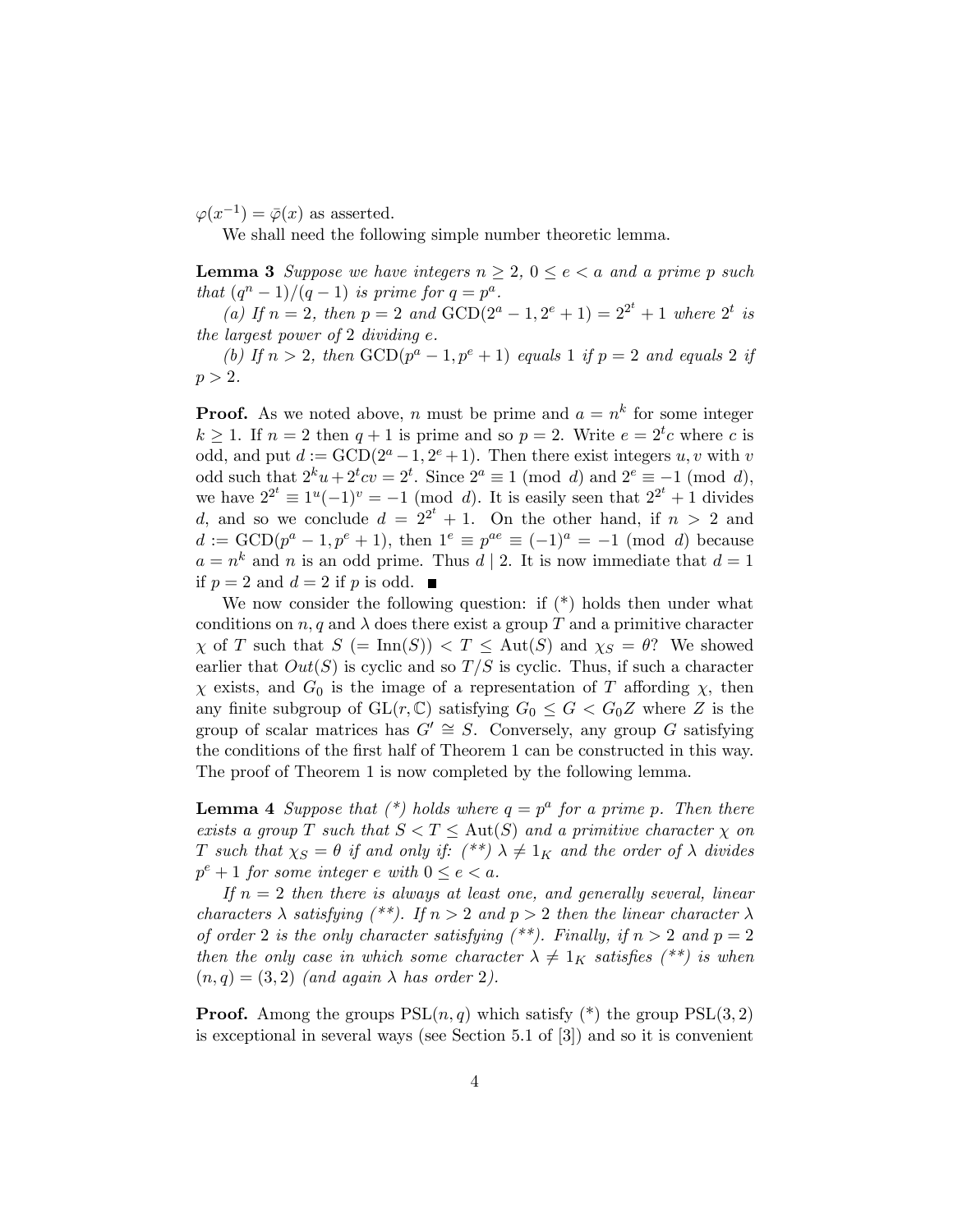to deal with it separately. We shall deal with  $PSL(3, 2)$  in the last paragraph of this proof, and until then assume that  $(n, q) \neq (3, 2)$ .

When  $S \neq \text{PSL}(3, 2)$  the group  $Lin(K)$  of linear characters of K is isomorphic to the multiplicative group of the field  $\mathbb{F}_q$  and so is cyclic of order  $q-1 = p^a - 1$ . Thus the second part of the statement of the lemma follows immediately from the first part and Lemma 3. We therefore consider the first part of the assertion in the lemma.

We now apply Lemma 5.3 of  $[3]$  which is valid for any group  $S$  satisfying (\*) with the exception of PSL(3, 2). This lemma states that if  $\mu, \lambda \in Lin(K)$ , then  $\mu^S = \lambda^S$  if and only if  $\mu = \lambda$  or  $\lambda^{-1}$  (for  $n = 2$ ) and  $\mu = \lambda$  (for  $n > 2$ ). Note that when  $n = 2$  we have  $\lambda \neq \lambda^{-1}$  because  $Lin(K)$  is cyclic of order  $q-1$  and (\*) implies that  $n \nmid q-1$ . Frobenius reciprocity now shows that, for  $n = 2$ , the restriction  $\theta_K$  has exactly two linear constituents,  $\lambda$  and  $\lambda^{-1}$ , each of multiplicity 1; and that  $\theta_K$  has exactly one linear constituent  $\lambda$ , of multiplicity 1 for  $n > 2$ .

First suppose that a pair  $(T, \chi)$  of the form referred to in the lemma exists and that  $n = 2$ . Since S has only one conjugacy class of subgroups of index r, the Frattini argument shows that  $T = SN$  where  $N := N_T(K)$ . Since  $S \cap N = K$ , it follows that N has index r in T and  $K \triangleleft N$ . As we observed above,  $\theta_K = \chi_K$  has exactly two linear constituents  $\lambda$  and  $\lambda^{-1}$ , each of multiplicity 1. Since  $K \triangleleft N$ , Clifford's theorem shows that  $\chi_N$ either has two linear constituents whose restrictions to K are  $\lambda$  and  $\lambda^{-1}$ , respectively, or  $\chi_N$  has a constituent  $\eta$  of degree 2 such that  $\eta_K = \lambda + \lambda^{-1}$ . The former situation cannot hold because it implies that  $\chi$  is induced from a linear character on N contrary to the hypothesis that  $\chi$  is primitive. Thus  $\chi_N$  has a constituent  $\eta$  such that  $\eta_K = \lambda + \lambda^{-1}$ . Now Clifford's theorem shows that there exists  $x \in N \setminus K$  such that  $\lambda^x = \lambda^{-1}$ . The automorphism of S induced by conjugation by x maps K into itself, and so lies in  $\text{Inn}_K(H)\Gamma$ as noted earlier. Since  $\lambda$  is a class function on K, this shows that  $\lambda^x = \lambda^{\sigma}$ for some  $\sigma \in \Gamma$ . Thus, by the definition of  $\Gamma$ ,  $\lambda^{-1} = \lambda^x = \lambda^{p^e}$  for some e with  $0 \le e < a$  and so the order of  $\lambda$  divides  $p^e + 1$  as asserted.

Next consider the case where such a pair  $(T, \chi)$  exists and  $n > 2$  (excluding  $S = \text{PSL}(3, 2)$ . Then S has two conjugacy classes  $\mathcal{C}_1$  and  $\mathcal{C}_2$ , say, of subgroups of index r which are interchanged under the action of  $\tau$ . Without loss in generality assume  $K \in \mathcal{C}_1$  and so  $K^{\tau} \in \mathcal{C}_2$ . First suppose that  $\mathcal{C}_1$  and  $\mathcal{C}_2$  are not fused in T. As in the case  $n = 2$ , the Frattini argument shows that  $T = SN$  where  $N := N_T(K)$  has index r in T and  $K \triangleleft N$ . However, since  $n > 2$ ,  $\theta_K = \chi_K$  has  $\lambda$  as its unique linear constituent, and  $\lambda$  has multiplicity 1. Now Clifford's theorem shows that  $\chi_N$  has a linear constituent lying over  $\lambda$  which implies that  $\chi$  is induced from a linear character on N,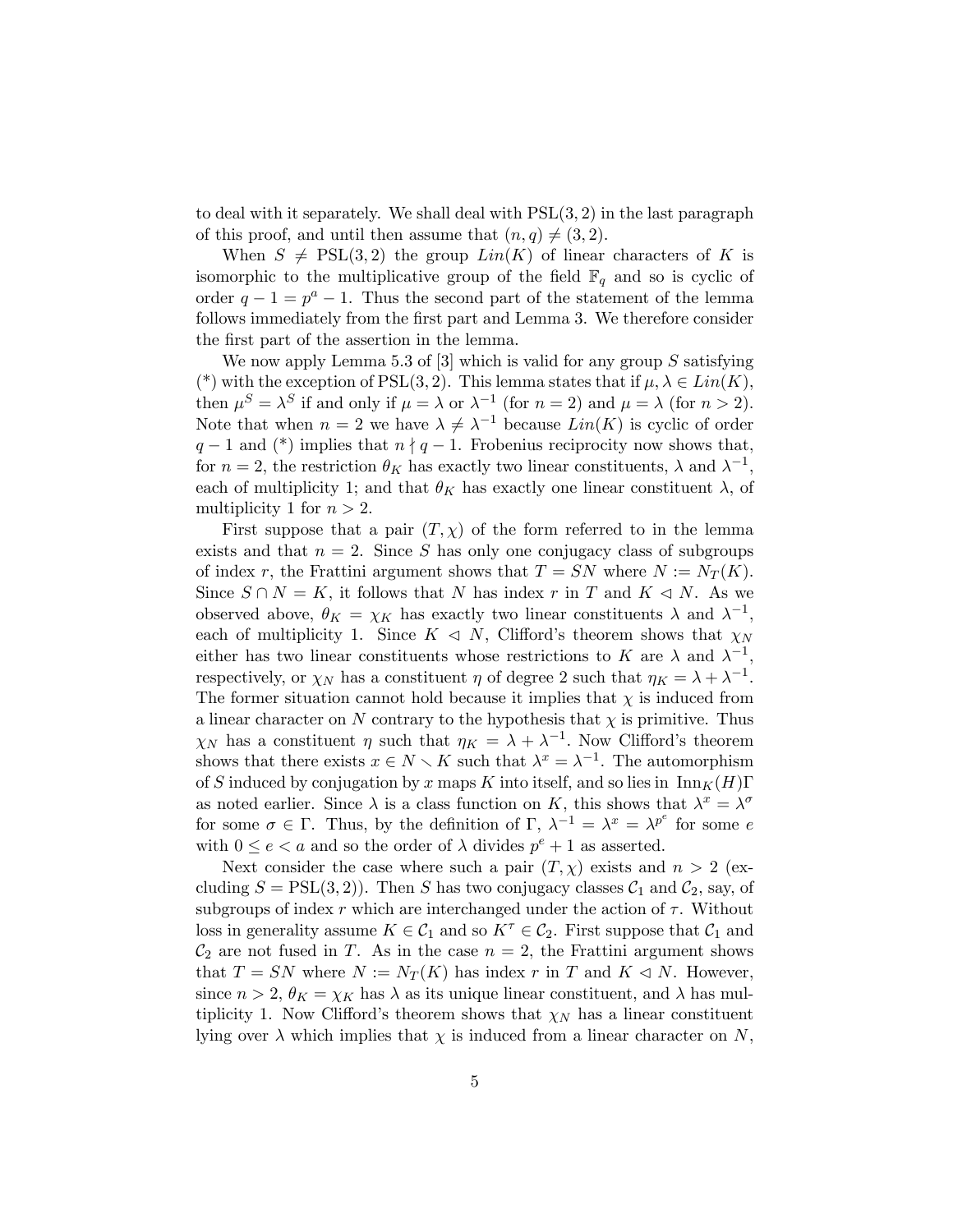contrary to the hypothesis that  $\chi$  is primitive. Thus we conclude that T fuses the two classes and so there exists  $x \in T$  which interchanges the two classes  $C_1$  and  $C_2$  by conjugation. Since  $K^{\tau}$  and  $x^{-1}Kx$  both lie in  $C_2$  we can find  $u \in S$  such that  $K^{\tau} = (xu)^{-1}K(xu)$ . Thus if  $\alpha$  is the automorphism of S induced by conjugation by the element xu from T, then  $\alpha \tau \in \text{Aut}(S)$  fixes K. As observed earlier, this means that  $\alpha \tau \in \text{Inn}_K(H)$  for some  $\sigma \in \Gamma$ . Since  $\theta = \chi_S$  is invariant under T, we have  $\theta^{\alpha} = \theta$ , and so

$$
(\lambda^{-1})^S = (\bar{\lambda})^S = \bar{\theta} = \theta^{\tau} = \theta^{\alpha \tau} = \theta^{\sigma} = (\lambda^{\sigma})^S.
$$

As noted above Lemma 5.3 of [3] now shows that  $\lambda^{-1} = \lambda^{\sigma}$  because  $n > 2$ , and hence  $\lambda^{-1} = \lambda^{p^e}$  for some e with  $0 \le e < a$ . Thus the order of  $\lambda$  divides  $p^e+1$  in this case as well. In particular, since  $Lin(K)$  is cyclic of order  $p^a-1$ , and  $\lambda \neq 1<sub>K</sub>$ , Lemma 3 implies that in this case  $(n > 2 \text{ and } (n, q) \neq (3, 2))$  p is odd and  $\lambda$  has order 2.

We now assume that  $\lambda$  has order dividing  $p^e + 1$  for some e (still excluding the case  $(n, q) = (3, 2)$ . We shall show that  $\theta$  can be extended to a primitive character  $\chi$  on a larger group  $T \leq \text{Aut}(S)$ . Choose  $\sigma \in \Gamma$  as the automorphism of S induced by the field automorphism  $\xi \mapsto \xi^{p^e}$ . Since  $\lambda$  has order dividing  $p^e + 1$ , and the automorphism  $\sigma$  maps K into itself,  $\lambda^{\sigma} = \lambda^{p^e} = \lambda^{-1}$ . Hence  $\theta^{\sigma} = (\lambda^{\sigma})^S = (\lambda^{-1})^S = \bar{\theta}$  where  $\bar{\theta} = \theta$  if  $n = 2$ (by Lemma 5.3 of [3]) and  $\bar{\theta} = \theta^{\tau}$  if  $n > 2$ . Define  $T := S \rtimes \langle \sigma \rangle$  if  $n = 2$ , and  $T := S \rtimes \langle \sigma \tau \rangle$  if  $n > 2$ . Since  $T/S$  is cyclic, the T-invariant character  $\theta$ can be extended to a character  $\chi$  on T (see [4, Corollary 11.22]). It remains to show that  $\chi$  is primitive. Suppose the contrary. Then  $\chi = \nu^T$  where  $\nu$ is a nontrivial linear character of some subgroup  $L$  of index  $r$  in  $T$ . Since  $r = (p^{an} - 1)/(p^{a} - 1) > 2a$ ,  $GCD(|T : L|, |T : S|) = 1$  and so  $T = LS$ . Thus  $L \cap S$  has index r in S and  $L \cap S \vartriangleleft L$ . We now show that this leads to a contradiction in both cases:  $n = 2$  and  $n > 2$ .

If  $n = 2$  then S has only a single conjugacy class of subgroups of index r and so replacing L by a suitable conjugate we may assume  $L \cap S = K \triangleleft$ L. Since K is invariant under  $\sigma$ , a comparison of the orders shows that  $L = K \langle \sigma \rangle$ . As saw above K has exactly two linear characters  $\lambda$  and  $\lambda^{-1}$ , each of multiplicity 1, and  $\lambda^{\sigma} = \lambda^{-1}$  by the choice of  $\sigma$ . Hence by Clifford's theorem  $\chi_L$  has an irreducible constituent  $\eta$ , say, such that  $\eta_K = \lambda + \lambda^{-1}$ and no linear constituent. This contradicts the choice of  $L$  and shows that  $\chi$ is primitive when  $n = 2$ . On the other hand, if  $n > 2$ , then  $K^{\sigma \tau} = K^{\tau}$  and so the two S-conjugacy classes  $C_1$  and  $C_2$  of subgroups of index r in S are fused in T. In particular,  $|T: N_T(M)| = |\mathcal{C}_1 \cup \mathcal{C}_2| = 2r$  for each  $M \in \mathcal{C}_1 \cup \mathcal{C}_2$ . However  $L \cap S \in C_1 \cup C_2$ , and  $L \cap S \triangleleft L$ . This contradicts the hypothesis